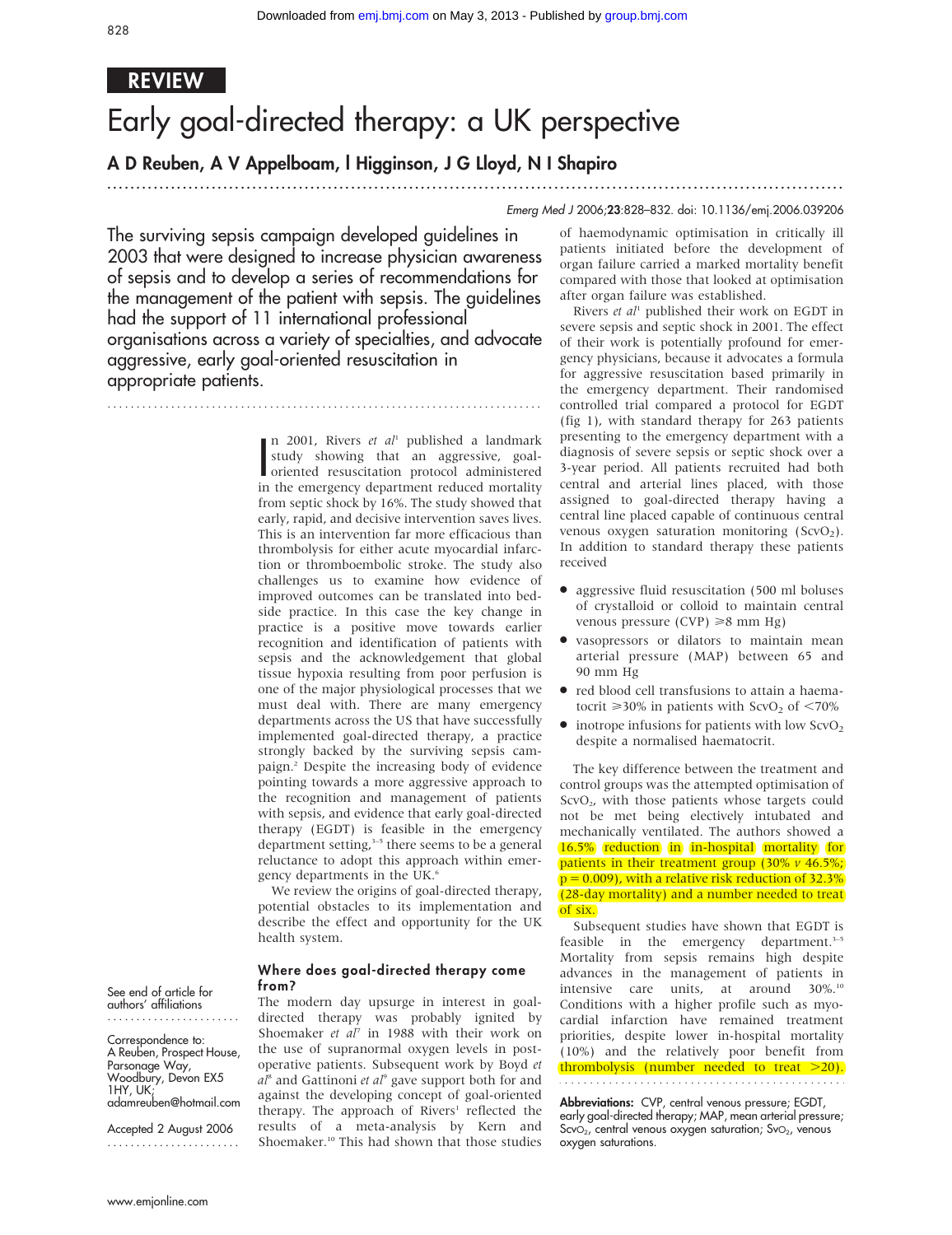Early goal-directed therapy 829



Despite the increasing body of evidence pointing towards a more aggressive approach to the recognition and management of patients with sepsis there is a general reluctance to adopt this approach.<sup>6</sup>

#### What is the theory behind goal-directed therapy?

There are two main concepts underpinning the work by Rivers, $11$  each equally important. Firstly, there is emphasis on the early recognition of patients with sepsis. Sepsis is now rightly acknowledged, like myocardial infarction and stroke, as being a ''time-sensitive'' disease, whereby early intervention might prevent a catastrophic and irreversible decline. Earlier studies looking at haemodynamic optimisation in patients with sepsis had shown no significant benefit, despite patients in these studies having higher CVP and ScvO<sub>2</sub> and lower lactate at recruitment.<sup>9 12</sup> However, these studies did not concentrate on early instigation of treatment, with some delaying intervention until patients arrived on the intensive care unit once organ failure was established. Secondly, Rivers advocates an aggressive regimen using measured end points to titrate the resuscitation, with large volume fluid

#### resuscitation and goal-orientated manipulation of the cardiac preload, afterload and contractility.

It seems logical that in sepsis, circulatory insufficiency (intravascular volume depletion, peripheral vasodilatation and myocardial depression), combined with an increased metabolic state could lead to an imbalance between oxygen demand and delivery, resulting in anaerobic metabolism and the potential development of multiple organ dysfunction syndrome. However, evidence to support this theory is mixed.

Damage or impairment of the microvascular network is increasingly being recognised as having a key role in the development of organ dysfunction in patients with sepsis via impaired tissue oxygen transport.<sup>13</sup> Thus, although there may be adequate blood flow from the heart, there is physiological shunting at the level of microcirculation as a result of impeded flow, so the supply will be unable to meet oxygen requirements. It has been suggested that the benefits of EGDT may relate to beneficial effects on the microcirculation with adequate volume resuscitation, vasopressors to maintain MAP and blood transfusion, inotropes and vasodilators to ensure adequate global oxygen delivery.<sup>12 14</sup> Sakr et al<sup>15</sup>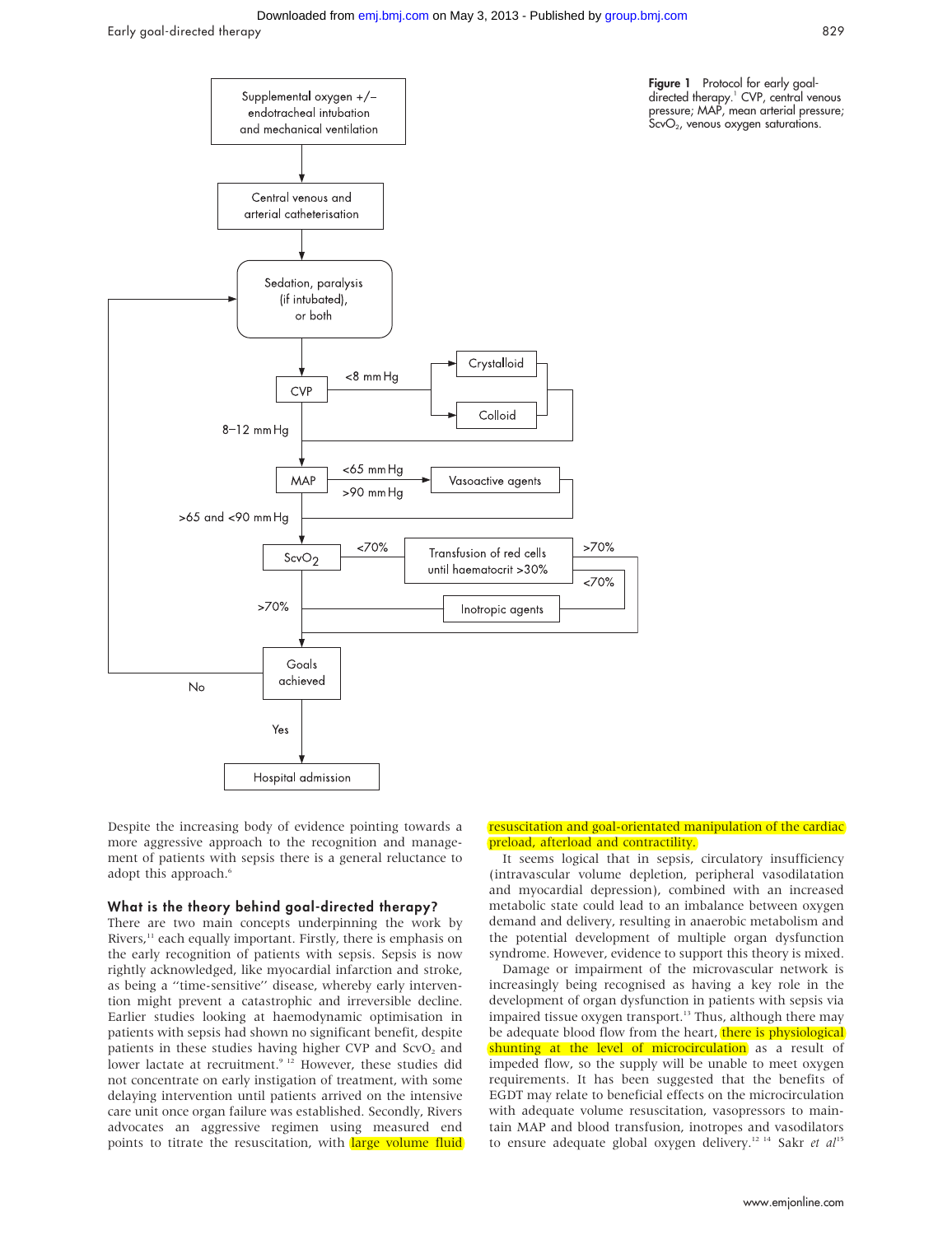showed the importance of microvascular flow by studying 49 patients with septic shock, where although haemodynamic and oxygenation profiles were initially similar, non-survivors had substantially reduced microcirculatory changes and small-vessel perfusion.

#### What are the components of goal-directed therapy? Fluid resuscitation and CVP monitoring

It is well-recognised that patients with septic shock are likely to be fluid depleted<sup>16</sup> and that these fluid losses may be either absolute (for example due to diarrhoea, sweating or oedema) or relative (with fluid redistributed and pooled in the dilated peripheral vasculature). The potential effects of this hypovolaemia are central to the changes that are subsequently seen in patients who have severe sepsis and septic shock, with poor perfusion and compromise of the microcirculation.13 The debate about the relative merits of different fluids for resuscitation in general has been fierce, but there is little evidence to strongly advocate the preferential use of either crystalloids or colloids in sepsis with or without shock or organ dysfunction.16 Fluid resuscitation alone can help to reduce the global tissue hypoxia that is central to the development of multiorgan dysfunction, by increasing the cardiac output and improving oxygen delivery to the tissues.<sup>17</sup>

The ultimate key to satisfactory fluid resuscitation is a regular reassessment of appropriate end points of resuscitation and response to therapy. These may be physiological parameters (pulse rate, MAP and CVP), biochemical parameters (serial lactate measurements), clinical parameters (peripheral perfusion, urine output and pulmonary oedema) or perhaps, ideally, a combination of all of these.

#### MAP and vasopressors

Hypotension and impaired end-organ perfusion are recognised features of septic shock. Even after adequate fluid resuscitation many patients remain hypotensive or have inadequate tissue perfusion as a result of microvascular changes, myocardial depression, vasodilatation and maldistribution of cardiac output.<sup>18</sup> Patients who remain hypotensive after adequate fluid resuscitation are started on vasopressors in an attempt to restore organ perfusion and improve oxygen delivery. The protocol for EGDT advocates using vasoactive agents (either vasopressors or intravenous nitrates) to target the MAP between 65 and 90 mm Hg. Most patients will require vasopressors rather than nitrates. In the Rivers study,<sup>1</sup> patients received norepinephrine, epinephrine, dopamine or phenylephrine hydrochloride. In practice, the vasopressor that a particular patient requires will depend on their specific clinical condition and also the views of the treating clinician.

The use of arterial catheters for invasive blood pressure monitoring is essential to guide the resuscitation of patients with sepsis.<sup>19</sup> Conventional non-invasive blood pressure monitoring may be inaccurate and does not allow the beatto-beat analysis that invasive monitoring provides. In addition, in patients who will need repeated arterial blood gas analysis, it would seem preferable to reduce the need for multiple needlesticks.

#### ScvO<sub>2</sub> monitoring and blood transfusion

The use of  $ScvO<sub>2</sub>$  as a surrogate for measuring the balance between oxygen supply and delivery to the tissues is also controversial. Certainly, mixed venous oxygen saturations have been shown to be a useful marker for cardiac index as a target for resuscitation. Increasing the oxygen delivery to critically ill patients has been shown to result in an increase in the  $ScvO<sub>2</sub>$ .<sup>19</sup>

Intensivists may argue that ScvO<sub>2</sub> does not accurately reflect the **mixed venous oxygen saturations (SvO<sub>2</sub>)** and that pulmonary artery catheterisation is preferable to obtain an accurate value. In patients in the intensive care setting in whom a pulmonary artery catheter is indicated, then,  $SvO<sub>2</sub>$ measurement may be preferable. Reinhart et  $al^{20}$  have suggested that there is evidence to support an  $SvO<sub>2</sub>$  of 65% being roughly equivalent to an  $S$ cvO<sub>2</sub> of 70%, recognising that although there is some difference in the absolute value, the ScvO<sub>2</sub> may be used as a good approximation. Ladakis et  $aI^{21}$ compared the ScvO<sub>2</sub> and SvO<sub>2</sub> in 61 mechanically ventilated ITU patients and found the values to be very closely related and even interchangeable for the initial management of critically ill patients.

Rivers used a central line capable of giving  $ScvO<sub>2</sub>$ monitoring, but it is unclear whether this is essential for adequate monitoring.<sup>1</sup> It may be possible to achieve an adequate level of monitoring using intermittent sampling from the central line and feeding samples through a blood gas analyser.

The use of blood transfusions in patients with sepsis remains controversial.23 The potential benefit is of increased delivery of oxygen to tissues that are hypoxic with the aim of reducing the degree of ongoing ischaemia.<sup>24</sup> The risks and complications of transfusion are well-recognised and include transmission of microorganisms; transfusion-related immunomodulation, which may increase the risk of infections; transfusion-related acute lung injury; and human errors.<sup>25</sup> However, there is little evidence that this increased oxygen delivery is matched by an increase in oxygen consumption by the tissues in sepsis, and there might be other more complex factors that lead to the improvement in tissue oxygenation.<sup>18</sup> The haemoglobin level required for optimum function in patients with sepsis is unknown. The Transfusion Requirements in Critical Care Study suggests a haemoglobin level of  $7-9$  g/dl as being adequate for patients with sepsis, but it is known that certain patients will benefit from having a higher haemoglobin level, such as those with known cardiovascular disease or those with evidence of organ or tissue ischaemia.<sup>24-25</sup> Patients in the second group may be recognised as having mixed venous oxygen desaturation or an increased lactate level, and it is these patients who are targeted by goal-directed therapy. EGDT differs in principle from the Transfusion Requirements in Critical Care Study. The Transfusion Requirements in Critical Care Study treatment group was associated with indiscriminate transfusion to a baseline hematocrit, whereas EGDT reflects a strategy using targeted end points to manipulate the oxygen delivery equation to increase oxygen supply in those with a measured oxygen deficit.

#### Who should receive EGDT?

Early recognition is one of the key facets of EGDT, yet recognition of patients with sepsis may not always be as straightforward as one might expect.<sup>26</sup> Patients presenting with fever, tachycardia and hypotension and an obvious septic focus do not provide a great diagnostic challenge but many will present without these signs. The average temperature of patients in the Rivers paper in both treatment and control groups was  $\leq$ 37°C.<sup>1</sup> This would suggest that to rely on temperature alone as a key diagnostic criterion would lead to the exclusion of a large number of potentially eligible patients.

Patients with septic shock will by definition be hypotensive and may have other evidence of impaired perfusion, such as increased capillary refill time, confusion and reduced urine output. It is the patients who are at a much earlier point in the sepsis continuum who may be far more difficult to identify, yet in whom an early aggressive approach to resuscitation may be most beneficial. Donnino et  $al^{27}$  carried out a retrospective analysis of EGDT patients presenting to the emergency department showing that patients with severe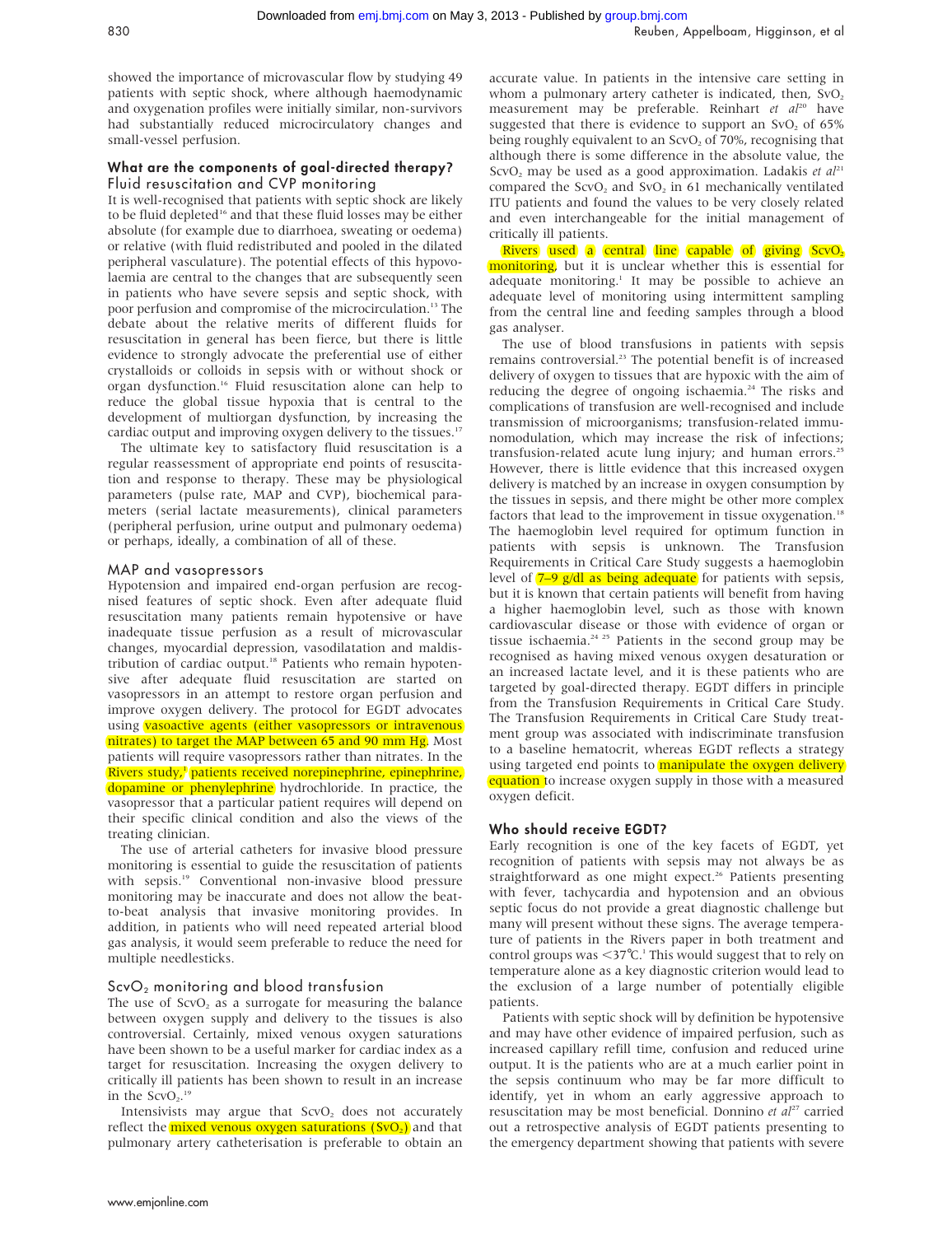sepsis and lactic acidosis may have global tissue hypoxia despite the absence of hypotension. Aggressive treatment of this group of patients with **EGDT** conferred a significant mortality benefit  $(20\% \nu 60.9\%; p<0.004)$ .

Although an increased serum lactate level does not define sepsis, Rivers used it as one of the entry criteria for patients to receive goal-directed therapy in conjunction with the systemic inflammatory response syndrome criteria. Poor tissue perfusion and reduced oxygen delivery  $(DO<sub>2</sub>)$  result in anaerobic metabolism, with the production of lactic acid. Thus, serum lactate levels may be used to reflect the level of tissue hypoperfusion. Some studies have suggested that the increase in serum lactate levels may actually reflect a failure of cellular metabolism rather than hypoperfusion and anaerobic metabolism,<sup>28</sup> but either way it has a role as a prognostic indicator.<sup>16</sup> Shapiro et al<sup>26</sup> looked at serum lactate levels as a predictor of mortality in patients in the emergency department with a diagnosis of sepsis, showing that a serum lactate level of  $>4$  mmol/l was associated with a mortality of 28%.

#### What is the UK perspective?

Much of the work to date looking at the use of EGDT in the management of patients with sepsis has been undertaken in the US. There seems little doubt that with more than 751 000 cases of severe sepsis per year in the US and a mortality of between 30% and 50%, this represents a major problem in their population.<sup>26</sup> The statistics suggest that although there has been a steady increase in the incidence of the various sepsis syndromes, there has been little change in the mortality over time, certainly until the introduction of EGDT.<sup>29</sup> UK data from the Intensive Care National Audit and Research Centre database would suggest that with mortality approaching 50% and more than 10 000 deaths in 2001, sepsis also represents a major problem in this country and one that is worthy of attention.

A recent study from a teaching hospital in Melbourne has questioned the incidence of sepsis and septic shock among patients in the emergency department and hence the value of implementing programmes as rigorous as EGDT. They reported that only 1.6% (78 patients) of their 4700 attendances to the emergency department afforded a diagnosis of infection over a 3-year period fulfilled the entry criteria for EGDT.<sup>30</sup> However, even in the absence of a protocol for goal-oriented therapy,  $>70\%$  of the eligible patients had invasive monitoring with arterial and central lines, had started vasopressor therapy in the emergency department and received antibiotics within 6 h of arrival. This probably represents an underestimate of the scale of the problem, without the inclusion of patients who were either managed exclusively on the general wards or those who were managed initially on the general wards, but subsequently required admission to the intensive care unit. Together, these represent a significant group of patients, including those who may stand to receive greatest benefit from EGDT before the onset of organ failure. In addition, the authors used a base excess of –3 mEq/l or worse as a surrogate for raised lactate levels in identifying eligible patients, excluding a small but important group of patients with raised lactate levels, but a base excess within the normal range.

Two of the authors (AR and AA) carried out a retrospective activity analysis of early resuscitation of patients presenting with severe sepsis and septic shock at Derriford hospital, a major teaching hospital in Plymouth, UK. All adult patients presenting through the emergency department over a 12 month period with severe sepsis and septic shock were included. Patients were identified through three main sources. The emergency department patient database, which includes all patients attending the emergency department,



Figure 2 Outcomes of patients presenting to the emergency department (ED) with severe sepsis or septic shock. ICU, intensive care unit

|                           | Authors' sepsis | <b>Rivers EGDT</b>  |
|---------------------------|-----------------|---------------------|
|                           | dudit           | (control)           |
| No of patients (period)   | 75 (1 year)     | 130 (3 years) (133) |
| Mean age                  | 61.8            | 67.4(67.1)          |
| Mean APACHE II            | 18.3            | 16.0 (17.6)         |
| In-hospital mortality (%) | 426             | 30.5(46.5)          |

was interrogated for patients coded to cover all possible infectious diagnoses at any site. This provided most of the cases. In addition, the Intensive Care National Audit and Research Centre database was reviewed for all patients with severe sepsis or septic shock, admitted either directly from the emergency department or via the acute medical unit from patients presenting initially to the emergency department. Finally, the stored database of the blood gas analyser was reviewed to identify all patients with a serum lactate level of  $\geq 4$ , and this was cross-referenced to the other two groups to identify any eligible patients who may have been missed. Of a total of 83 324 emergency department attendances, 2224 had an infective diagnosis attributed to them and of these 75 patients had a final diagnosis of severe sepsis or septic shock (fig 2), 32 (43%) of whom died. Of the 75 patients, 38 (51%) were admitted to the intensive care unit, and the remaining 37 (49%) directly to the acute medical ward. Twenty one of the 37 patients who went to the medical ward (57%) subsequently deteriorated and were transferred to the intensive care unit. Of the 16 patients who remained on the acute medical ward, 8 survived to discharge and 8 died. Of the 59 patients who spent some time on the intensive care unit, 24 (32%) died. Table 1 shows how the baseline characteristics of patients compared with those in the EGDT trial; and table 2 shows the difference between the patients in terms of monitoring and therapy. Although the percentage of patients receiving antibiotics in the emergency department was comparable, there were clear differences between the volume of fluid resuscitation, number of patients with invasive monitoring, use of vasopressors and packed red cell transfusion.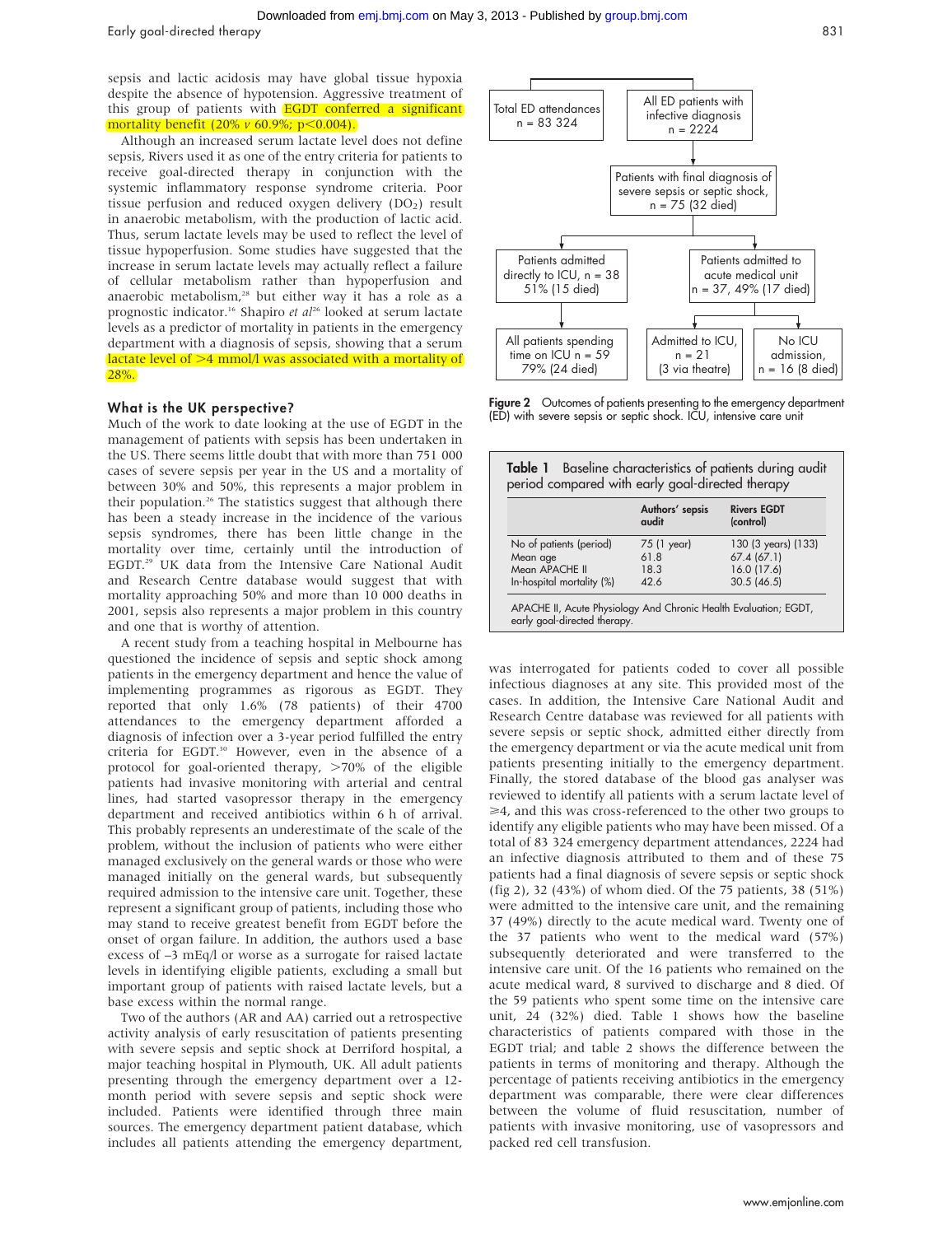Table 2 Resuscitation during first 6 h of audit period compared with early goal-directed therapy

| First 6 h of care               | Authors' sepsis<br>audit ( $n = 59$ ) | <b>Rivers EGDT</b><br>$(n = 130)$ |
|---------------------------------|---------------------------------------|-----------------------------------|
| Antibiotics given in the ED (%) | 70                                    | 86                                |
| Mean fluid resus in ml (SD)     | 2970 (1918)                           | 4981 (2438)                       |
| CVP monitoring in ED (%)        | 22.5                                  | 100                               |
| Vasopressor in ED (%)           | 7.4                                   | 27.4                              |
| Red cell transfusion (%)        |                                       | 64.1                              |
| Time in ED (mean)               | 4:50                                  | 8:00                              |

goal-directed therapy; resus, resuscitation.

#### What does the future hold?

Rivers himself pointed out that EGDT was not an emergency department study, but a study that provided best care to the patients with sepsis as early as possible.<sup>11</sup> The question remains of whether the protocol he described is appropriate for implementation in this country. There is now good evidence to support the beneficial effects shown by Rivers.<sup>1 11</sup> More recently, Shapiro et  $al<sup>4</sup>$  and Trzeciak et  $al<sup>5</sup>$  have shown that EGDT end points can reliably be achieved in clinical practice without the use of dedicated study teams. The available evidence suggests that this is a problem worthy of our attention and that an early aggressive approach can confer marked mortality benefit in a group of patients who are traditionally underdiagnosed and undertreated. As a body in emergency medicine in the UK, we have taken the lead for the thrombolysis of patients with acute myocardial infarction—a group of patients with an 8% risk of death in the first 30 days, using a therapy that provides an absolute risk reduction of 5% and an number needed to treat of  $>$ 20. We are now moving towards a more aggressive approach to those having had thromboembolic strokes—12 to 19% risk of death in the first 30 days, and an as yet unknown absolute risk reduction. Yet, we seem reluctant to break down some traditional barriers and beliefs and strike up an effective collaboration with critical care. This would enable us to manage more appropriately a group of patients with a mortality of  $>30\%$ , using a therapy shown to confer an absolute risk reduction of  $16\%$ ,<sup>1</sup> with a number needed to treat of 6, and which has been shown to be practically feasible.

#### CONCLUSIONS

EGDT has been shown to improve survival for patients in the emergency department with severe sepsis and septic shock<sup>1</sup> and has been advocated by the surviving sepsis campaign, $2$ itself supported by 11 international organisations. Local audit has shown that a UK population has characteristics similar to those of the original study group, in terms of the emergency department incidence of septic shock. This is a standard of care that we should now be implementing in our departments.

#### Authors' affiliations .....................

A D Reuben, A V Appelboam, I Higginson, Derriford Hospital, Plymouth, UK

J G Lloyd, Royal Devon and Exeter Hospital, Exeter, UK

N I Shapiro, Beth Israel Deaconess Medical Centre, Boston, MA, USA Competing interests: None declared.

**REFERENCES** 

- 1 **Rivers E**, Nguyen B, Havstad S, *et al.* Early goal-directed therapy in the treatment of severe sepsis and septic shock. N Engl J Med 2001;345:1368–77. 2 Dellinger RP, Carlet JM, Masur H, et al. Surviving sepsis campaign guidelines for management of severe sepsis and septic shock Crit Care Med
- 2004;32:858–73. 3 Nguyen HB, Corbett SW, Menes K, et al. Early goal-directed therapy, corticosteroid and recombinant activated protein C for the treatment of severe
- sepsis and septic shock in the emergency department. *Acad Emerg Mec*<br>2006;**13**:109–113. 4 Shapiro NI, Howell MD, Talmor D, et al. Implementation and outcomes of the multiple urgent sepsis therapies (MUST) protocol. *Crit Care Mec*<br>2006;**34**:1025–32.
- 5 Trzeciak S, Dellinger RP, Abate NL, et al. Translating research to clinical practice: a 1-year experience with implementing early goal-directed therapy for septic shock in the emergency department. Chest 2006;129:225–33.
- 6 Jones AE, Kline JA. Use of goal-directed therapy for severe sepsis and septic shock in academic emergency departments. Crit Care Med 2005;33:1888–9.
- 7 **Shoemaker WC**, Appel PL, Kram HB, et al. Prospective trial of supranormal values of survivors as therapeutic goals in high-risk surgical patients. Chest 1988;94:1176–86.
- 8 Boyd O, Grounds RM, Bennett, eds. A randomized clinical trial of the effect of deliberate perioperative increase of oxygen delivery on mortality in high risk surgical patients. JAMA 1993;270:2699-707.
- 9 Gattinoni L, Brazzi L, Pelosi P, et al. A trial of goal-orientated hemodynamic therapy in critically ill patients. N Engl J Med 1995;333:1025–32.
- 10 Kern JW, Shoemaker WC. A meta-analysis of hemodynamic optimization in high risk patients. Crit Care Med 2002;30:1686-92.
- 11 Rivers EP. Early goal-directed therapy in severe sepsis and septic shock: converting science to reality. Chest 2006;129:217–8.
- 12 Hayes MA, Timmins AC, Yau EHS, et al. Elevation of systemic oxygen delivery in the treatment of critically ill patients. N Engl J Med 1994;330:1717-22.
- 13 Bateman RM, Walley KR. Microvascular resuscitation as a therapeutic goal in severe sepsis. Crit Care 2005;9(Suppl 4):S27–32.
- 14 Ensinger H, Georgieff M. Is infection and septic shock caused by a global oxygen deficiency? An overview in 2 parts. 1: infection and correlation between DO2 and VO2, Anasthesiol Intensivmed Notfallme, Schmerzther 1996;31:132–142.
- 15 Sakr Y, Dubois MJ, De Backer D, et al. Persistent microcirculatory alterations are associated with organ failure and death in patients with septic shock. Crit Care Med 2004;32:1825–31.
- 16 Vincent J-L, Gerlach H. Fluid resuscitation in severe sepsis and septic shock: an evidence based review Crit Care Med 2004;32(Suppl):11.
- 17 Haupt MT, Gilbert EM, Carlson RW. Fluid loading increases oxygen consumption in septic patients with lactic acidosis. Am Rev Respir Dis 1985;131:912–16.
- 18 Beale RJ, Hollenberg SM, Vincent J-L, et al. Vasopressor and inotropic support in septic shock: an evidence-based review. Crit Care Med 2004;32(Suppl):S455–65.
- 19 Yu MY, Burchel S, Hasaniya N, et al. Relationship of mortality to increasing oxygen delivery in patients  $>$  or = to 50 years of age: a prospective, randomized trial. Crit Care Med 1998;26:1011–19.
- 20 Reinhart K, Kuhn HJ, Hartog C, et al. Continuous central venous and pulmonary artery oxygen saturation monitoring in the critically ill. Int Care Med 2004;30:1572–8.
- 21 Ladakis C, Myrianthefs P, Karabinas A, et al. Central venous and mixed venous oxygen saturation in critically ill patients. Respiration 2001;68:279–85.
- 22 Vincent J-L, Baron J-F, Reinhart K, et al. Anemia and blood transfusion in critically ill patients. JAMA 2002;288:1499–1507.
- 23 **Zimmerman JL**. Use of blood products in sepsis: an evidence-based review. Crit Care Med 2004;32(Suppl):S542–7.
- 24 Vincent J-L, Piagnerelli M. Transfusion in the intensive care unit. Crit Care Med 2006;34:S96–101.
- 25 Hebert PC, Wells G, Blajchman MA, et al. A multicentre randomised controlled clinical trial of transfusion in critical care. N Engl J Med 1999;340:409-17
- 26 Shapiro NI, Howell MD, Talmor D, et al. Serum lactate as a predictor of mortality in emergency department patients with infection Ann Emerg Med 2005;45:524–8.
- 27 Donnino MW, Nguyen B, Jacobsen J, et al. Cryptic septic shock: a sub analysis of early goal-directed therapy. Chest 2003;124:90S.
- 28 Vincent J-L, Dufaye P, Berre J. Serial lactate determinations during circulatory shock. Crit Care Med 1983;11:449–51.
- 29 Friedman G, Silva E, Vincent JL. Has the mortality of septic shock changed with time? Crit Care Med 1998;26:2078-86.
- 30 Ho BC, Bellomo R, McGain F, et al. The incidence and outcome of septic shock atients in the absence of early-goal directed therapy. Crit Care patieriis ...<br>2006;10:R80.